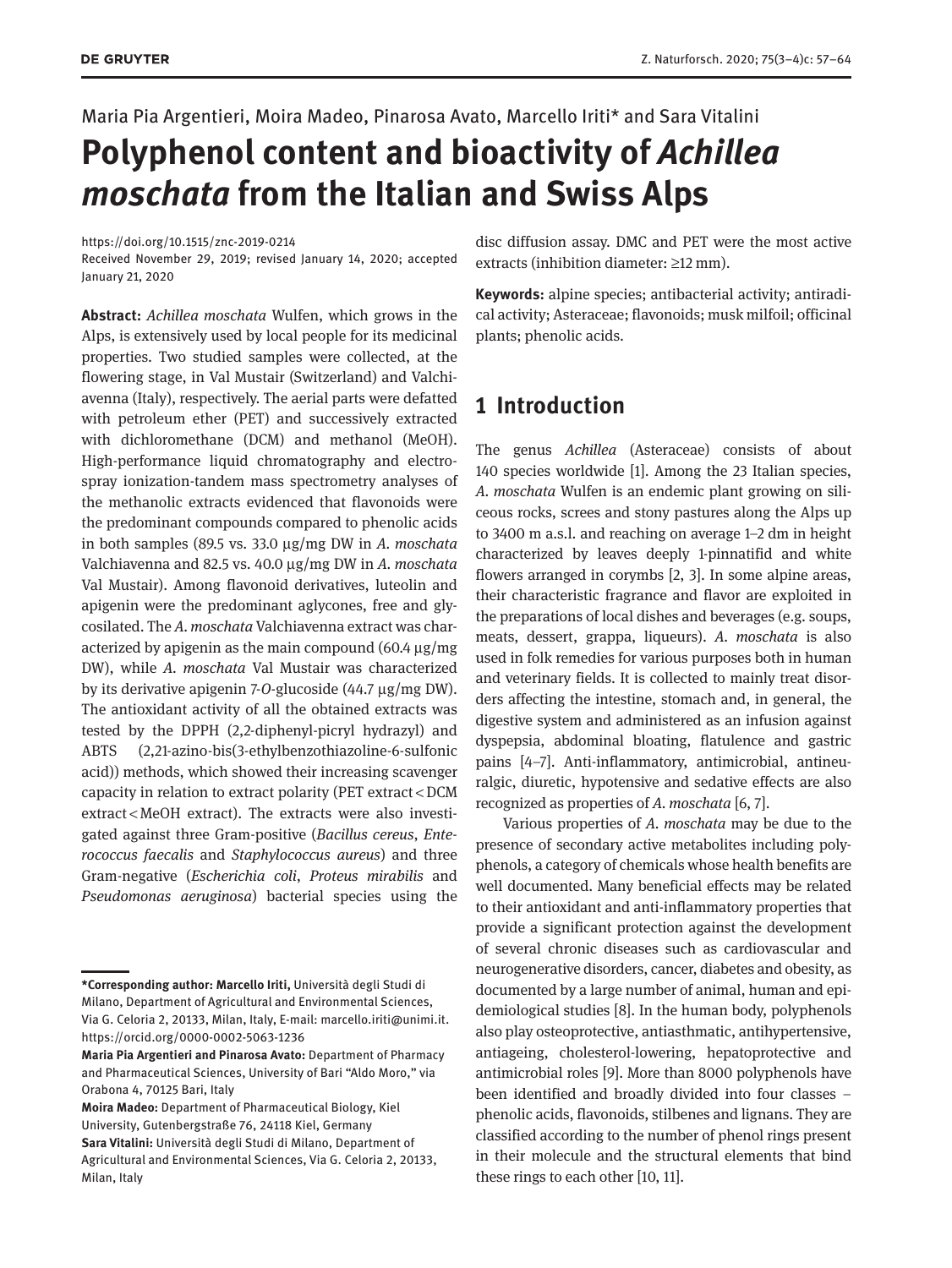*A. moschata* has been harvested and used for a long time, but the related scientific studies are very limited [12]. Therefore, we decided to investigate the composition of the secondary metabolites of this species, starting from the phenolic content. Moreover, antioxidant and antibacterial properties were evaluated to confirm the few previous data [12].

# **2 Materials and methods**

### **2.1 Plant material**

The two analyzed samples were collected, at the flowering stage, in Val Mustair (Switzerland, 2300 m a.s.l.) (VMS) and in Valchiavenna (Italy, 2200 m a.s.l.) (VCI), air dried exsiccated and kept in paper bags until analyses. Voucher specimens were deposited at the Department of Agricultural and Environmental Sciences of the Milan State University (Milan, Italy) after the identification according to *Flora d'Italia* [2].

### **2.2 Extraction**

Powdered aerial parts of *A. moschata* VMS and VCI (26.5 g each) were defatted with petroleum ether (PET) and successively extracted with dichloromethane (DCM) and methanol (MeOH) in a Soxhlet apparatus. The extracts were evaporated at 30 °C (rotary evaporator) to dryness and then stored at 4 °C until analyses.

# **2.3 High-performance liquid chromatography (HPLC)**

The HPLC analysis was performed on a Waters HPLC 600 liquid chromatograph (Milan, Italy) system equipped with a photo diode array detector, DAD 2828 Waters. Data were processed with the Empower™ 2 Waters Software. The analyses were running on a Gemini C18 (Phenomenex) column (250 × 4.6 mm internal diameter; 5 μm particle size). The mobile phase was water with  $0.1\%$  (v/v) formic acid (A) and acetonitrile with  $0.1\%$  (v/v) of formic acid (B). The linear gradient started from 10% B and reached to 60% B in 60 min. The flow rate was 1 mL/min. UV spectra of the samples were conventionally recorded at 210, 270, 310 and 350 nm. All analyses were run in triplicate. An aliquot of 20 μL of each polar extract was injected for each run. For quantitative analysis, a five-level calibration curve was

obtained by injection of 10–250 μg/mL concentrations of different standards such as luteolin-6-*C*-glucoside (Extrasynthese, 99% purity;  $y = 44,625x + 119,464$ ;  $R^2 = 0.9992$ ) and 5-*O*-caffeoylquinic acid (*y* = 32,345*x* – 58,693; *R*<sup>2</sup> = 0.9999).

## **2.4 Electrospray ionization-tandem mass spectrometry (ESI-MS/MS)**

Flow injection MS analyses were performed on a 1100 Series Agilent LC/MSD Trap System VL. An Agilent Chemstation (LC/MSD TrapSoftware 4.1, Agilent Technologies, Santa Clara, CA, USA, 2002) was used for the data acquisition and processing. All analyses were carried out using an ESI ion source in the negative mode with the following settings: capillary voltage, 4000 V; nebulizer gas  $(N_2)$ , 15 psi; drying gas (N<sub>2</sub>), 350"C, 5 L/min. Full-scan spectra were acquired over the range of 100–2200 *m*/*z* with a scan time of 13,000 *m*/*z*/s. Automated ESI-MS/MS was performed by isolating the base peaks (molecular ions) using an isolation width of 4.0 *m*/*z*, threshold set at 100 and ion charge control on, with a max acquire time set at 300 ms. Different collision energies were conventionally used (1.0, 10 and 30 V) for MS/MS fragmentation. Polar samples were dissolved in MeOH at the concentration of 20–30 ppm and injected at a flow rate of 10 μL/min (KD Scientific Syringe Pump).

### **2.5 Antiradical activity**

#### **2.5.1 DPPH (2,2-diphenyl-picryl hydrazyl) assay**

The radical-scavenging potential of the extracts toward DPPH˙ was carried out according to Iriti et al. [13], with some modifications. Briefly, aliquots of each sample, at five different concentrations (1–100 μM), were added to DPPH˙ MeOH solution (0.07 mM) to reach a final volume of 2 mL. After 30 min in the dark (23 °C), the mixtures were read at 517 nm to measure their absorbance decrease. The  $IC_{50}$  was calculated by employing Prism®4 as a software (GraphPad Software Inc., La Jolla, CA, USA).

#### **2.5.2 ABTS˙**+**assay**

The radical cation-scavenging capacity of the extracts was also determined against 2,21-azino-bis(3 ethylbenzothiazoline-6-sulfonic acid) (ABTS<sup>+</sup>) [13]. The ABTS˙+ radical was produced by reacting 7 mM ABTS˙+ with 2.45 mM potassium persulfate (final concentration) and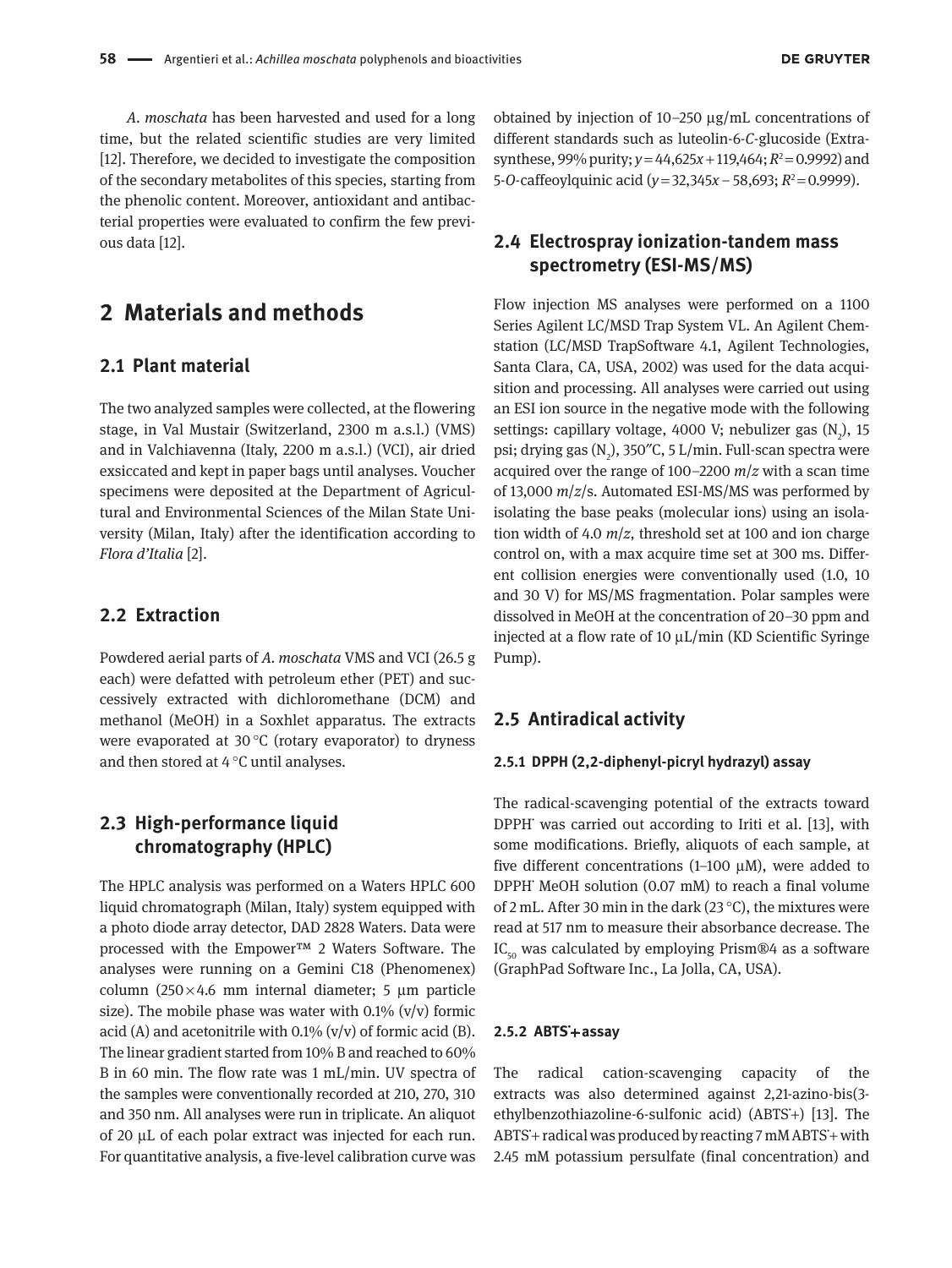maintaining the mixture in the dark at room temperature for at least 6 h before use. The ABTS+solution was diluted with ethanol to an absorbance of  $0.7$  ( $\pm 0.02$ ) at 734 nm and equilibrated at 30 °C. Ten microliters of each sample, ethanol (negative control) and standard solution of the synthetic antioxidant 6-hydroxy-2,5,7,8-tetramethychroman-2-carboxylic acid (Trolox, positive control) were mixed for 30 s with 1 mL of diluted ABTS˙+ solution. Their absorbance was read at 734 nm, at room temperature, 50 s after the initial mixing. The results are expressed as Trolox equivalent antioxidant capacity (μmol eq Trolox mL−1).

### **2.6 Antibacterial activity**

The disk diffusion agar test was performed to assess antibacterial properties of the *A. moschata* extracts (VMS and VCI) according to Vitalini et al. [12]. Sterile paper disks (6 mm in diameter) impregnated with 10 μL of each plant extract (MeOH, DCM and PET), extraction solvents as negative controls or ceftazidime (30 μg) and erythromycin (5 μg) as references for Gram-negative and Gram-positive bacteria, respectively, were placed onto the surface of the media inoculated with *Bacillus cereus* ATCC 999091, *Enterococcus faecalis* ATCC 29212 and *Staphylococcus aureus* ATCC 25923, as well as *Escherichia coli* ATCC 35218, *Proteus mirabilis* ATCC 12453, *Pseudomonas aeruginosa* ATCC 27853 strains. After18 h of incubation at 37 °C, the plates were read and the bacterial growth inhibition zones were measured according to the following scale: no activity (−); <10 mm, low activity (+); 10–20 mm, moderate activity  $(++)$ ; >20 mm, high activity  $(++)$  [14]. Each extract or solvent or antibiotic/microorganism combination was tested in triplicate.

# **3 Results and discussion**

## **3.1 Qualitative and quantitative analysis of the MeOH extracts**

The phytochemical composition in the phenolic compounds of *A. moschata* VMS and VCI methanolic extracts was achieved by a combination of analytical data from HPLC-DAD (diode-array detection), ultraviolet (UV) and ESI-MS/MS and spiking with authentic available compounds. Both samples were characterized by the presence of a prevalent compound (peaks 9 and 4, respectively) (Figure 1A and B) with a UV spectrum typical of the isorhamnetin and apigenin derivatives. The HPLC profile of *A. moschata* VCI showed another remarkable phenolic compound, apigenin as a free aglycone (peak 8, Figure 1B).

The *A. moschata* VMS and VCI extracts showed different fragmentation patterns, suggesting the presence of flavonoids and phenolic acids (Figure 2A and B). This information was supported by the spectroscopic data (Figure 3A and B). The UV spectra of the HPLC eluted components show two major absorption bands: band I absorption in the 330–350 nm range due to the B-ring cinnamoyl system; band II in the range 240–280 due to the A-ring benzoyl system. A closer inspection of the spectroscopic data suggested that they were derivatives of four different aglycones (luteolin, apigenin, kaempferol and isorhamnetin). Compounds with absorption ranges at 324.7–329.3 and 246.1–250.0 nm plus a diagnostic sharp shoulder at 290–300 nm were unequivocally identified as chlorogenic acids.

Quantitative analyses (Tables 1 and 2) showed that the extracts of *A. moschata* VCI and VMS were characterized by flavonoids as major compounds (85.20 and 80.27 μg/mg DW, respectively) followed by phenolic acids (33.03 and 40.69 μg/mg DW, respectively). Among the flavonoid derivatives, apigenin was the predominant aglycone, free and glycosylated, followed by isorhamnetin, kaempferol and luteolin. The *A. moschata* VCI extract was characterized by apigenin as the main compound (60.36 μg/mg DW) followed by di-succinilcaffeoylquinic acid (25.23 μg/mg DW) and isorhamnetin-3-*O*-glucoside (12.29 μg/mg DW). Apigenin 7-*O*-glucoside was the principal metabolite of *A. moschata* VMS (44.66 μg/mg DW) followed by 4.5-*O*-di-caffeoylquinic acid (26.42 μg/mg DW), apigenin (19.22 μg/mg DW) and 5-*O*-caffeoylquinic acid (14.27 μg/mg DW).

In agreement with previous phytochemical studies, our data confirmed that in the genus *Achillea*, flavonoids mainly occur as flavones and flavonols and their derivatives. They are usually mono- and diglycosides of apigenin, luteolin and quercetin. Like *A. moschata*, many *Achillea* species also accumulate free flavonoid aglycons [15–17]. In the same way, in addition to flavonoids, phenolic acids including caffeoylquinic acids were also quantified in other *Achillea* species [18–21].

*Achillea* species including *A. moschata* are rich in polyphenols, which are partially responsible of their biological activities [16].

#### **3.2 Antiradical activity**

The scavenging ability of the different extracts against the DPPH $\checkmark$  stable radical, expressed as IC<sub>50</sub>, is reported in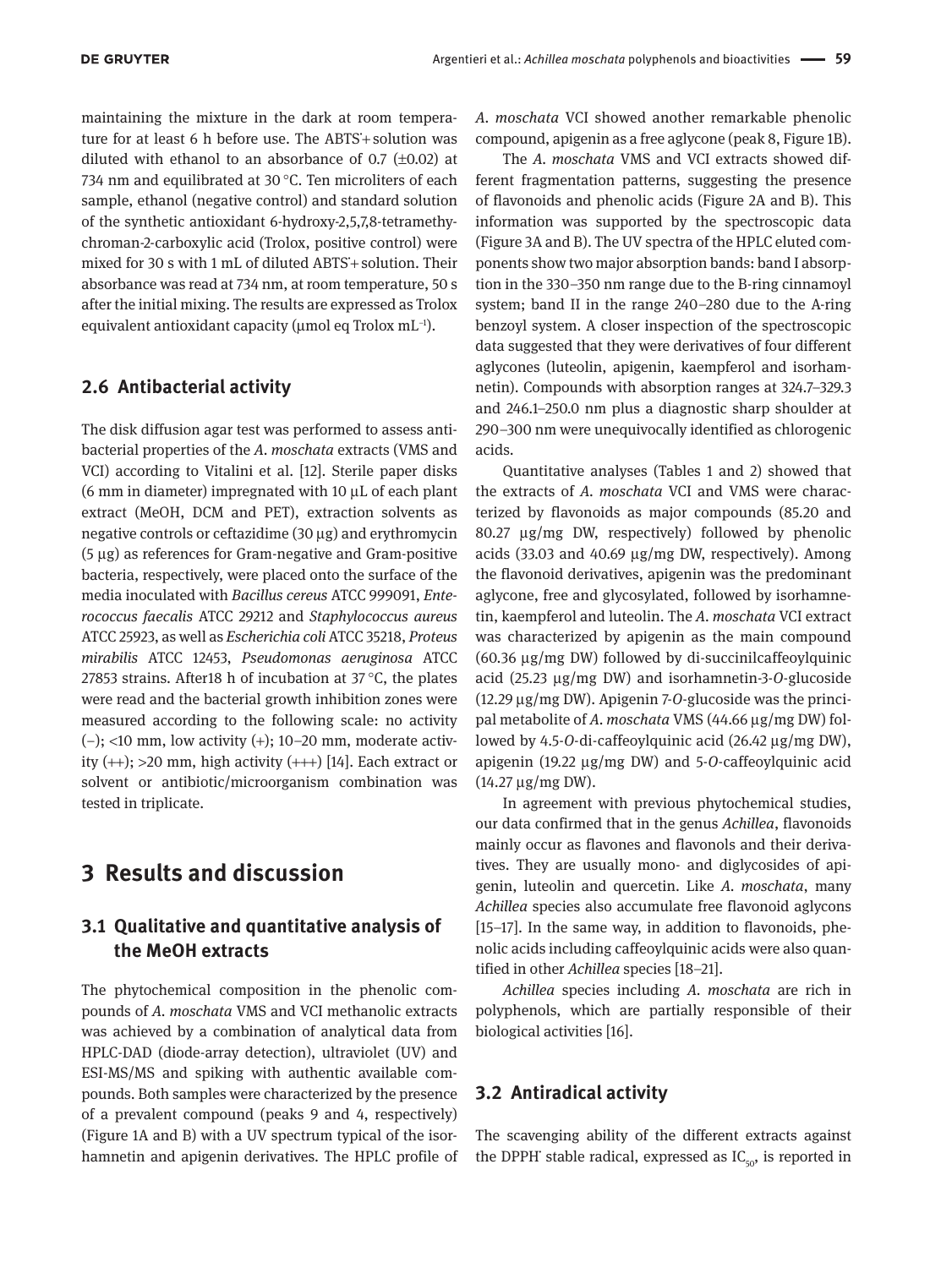

**Figure 1:** HPLC chromatograms (310 nm) of the methanolic extracts of (A) *A. moschata* VCI and (B) VMS: (1) 5-*O*-caffeoylquinic acid, (2) di-succinilcaffeoylquinic acid, (3) luteolin 7-*O*-glucoside, (4) apigenin 7-*O*-glucoside, (5) 4,5-*O*-di-caffeoylquinic acid, (6) kaempferol-3-*O*glucoside, (7) luteolin, (8) apigenin, (9) isorhamnetin-3-*O*-glucoside and (10) isorhamnetin-3-*O*-rutinoside.

Table 3. In general, as expected, MeOH extracts from both samples – VCI and VMS – showed a higher activity in comparison with the DCM (~10-fold lower) and PET (40- to 50-fold lower) residues. Their removal action was similar to that of quercetin and four- to fivefold stronger than that of Trolox®, used as reference compounds (Table 3). Equally, the ABTS˙+ assay demonstrated that the antiradical activity was noted only in the polar extracts (MeOH) (Table 3). Low values were obtained for the DCM and PET extracts (Table 3). No significant difference was reported in the two *A. moschata* samples. The obtained results are in agreement with those previously reported for *A. moschata* [12].

According to the literature, phenolic content and antioxidant activity of the *Achillea* species are particularly investigated in relation to the traditional use of these plants in order to identify the active compounds responsible for the wide range of their pharmacological activities [17].

Although there may be significant inter- and intraspecific differences in the polyphenol content of the *Achillea* species due to factors such as their origin, the plant growth stage, the analyzed plant part, the extraction solvent and the extraction method, previous data suggested that phenolic acids and flavonoids may be the major contributors for the radical scavenging activity of the *Achillea* extracts [17–19, 22–24].

#### **3.3 Antibacterial activity**

The antibacterial results displayed as inhibition diameters are summarized in Table 4. MeOH extracts were inactive against almost all tested microorganisms. Only the Italian *A. moschata* VCI extract was weakly effective on *B. cereus* (inhibition diameter, 11 mm), and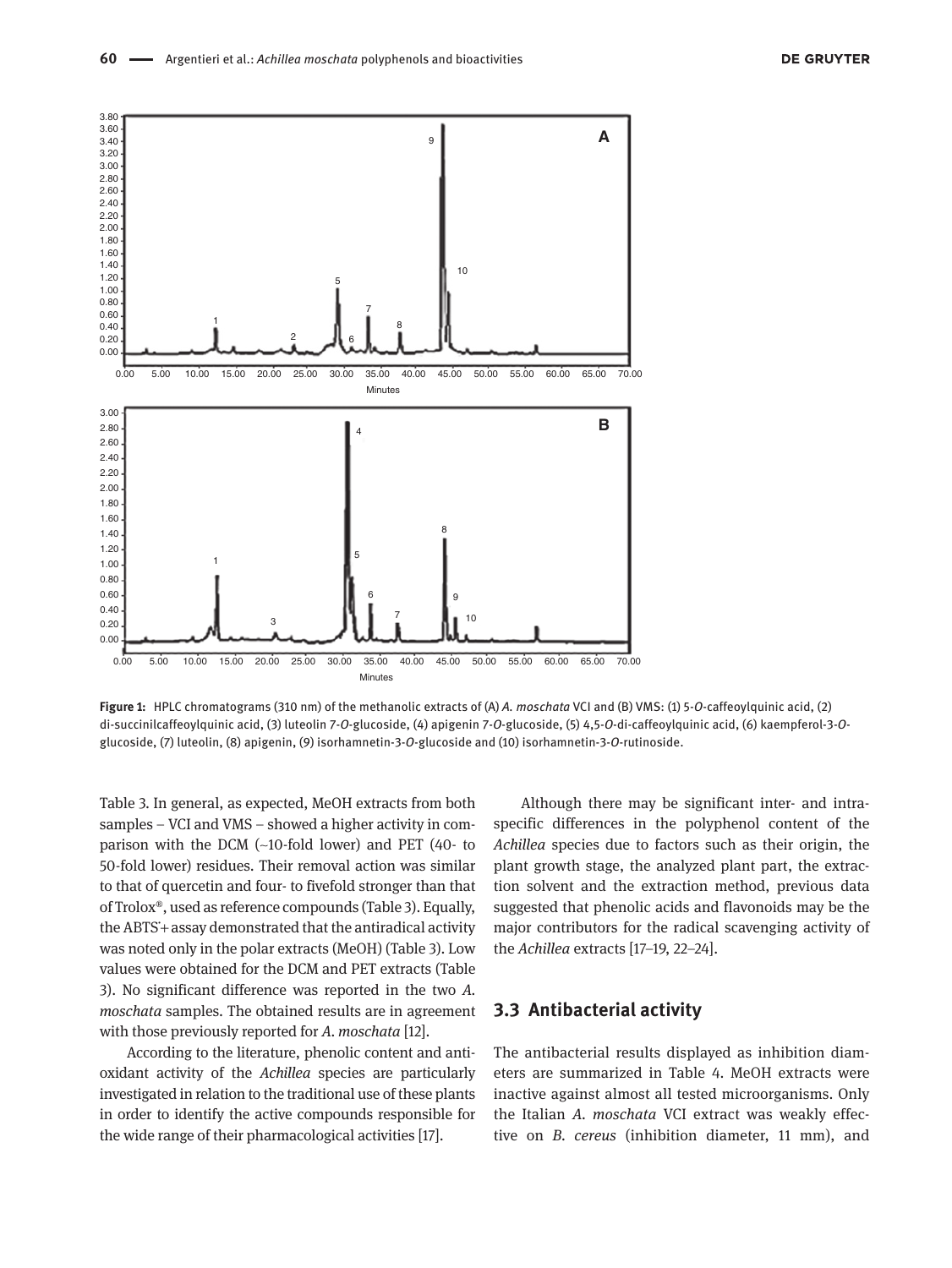

**Figure 2:** Typical fragmentation patterns of flavonoids (A) and phenolic acids (B).

*A. moschata* VMS on *B. cereus* and *S. aureus* (8 mm, respectively). Otherwise, both DCM extracts showed different moderate activity against all three Gram-positive bacteria (*B. cereus*, *E. faecalis* and *S. aureus*) and *P. mirabilis* (Gram-negative), with inhibition diameters ranging from 10 to 16 mm. In particular, DCM extracts inhibited the growth of *B. cereus* similarly to the reference antibiotic erythromycin (16-mm diameter). Moreover, the DCM extract from *A. moschata* VMS was slightly active against *P. aeruginosa* (8 mm).

PET extracts were found to be active against all tested bacteria (inhibition diameters ranging from 8 to 15 mm), with the exception of *P. aeruginosa*, which was not inhibited by the extract of the VCI sample. On the other hand, it is a type of bacterium – Gram-negative – against which, in general, *A. moschata* was less effective (Table 4), which is in agreement with previous results from other *Achillea* species [12, 20]. Disks only impregnated with extraction solvents used as negative controls showed no bacterial growth inhibition. The ceftazidime reference disks showed inhibition diameters ranging



**Figure 3:** UV spectra showing typical behavior of flavonoids (A) and chlorogenic acids (B).

from 17 to 23 mm against *E. coli*, *P. mirabilis* and *P. aeruginosa*, while erythromycin disks inhibited *B. cereus* and *S. aureus* growth with diameters ranging from 16 to 20 mm. Erythromycin was not able to be effective toward *E. faecalis*.

*A. moschata*, as other *Achillea* species (e.g. *A. millefolium* L.), is traditionally used against bacterial infections [7, 12, 25]. Some in vitro studies demonstrated sufficient evidence for their ethnopharmacological use. The extracts from aerial parts of different *Achillea* species were found to possess a broad spectrum of antimicrobial activity against several pathogenic organisms, including specific strains both of Gram-positive and Gram-negative bacteria [25, 26]. In some cases, the reported data confirmed our results showing the greater efficacy of the less polar extracts than the methanolic extracts [12, 26].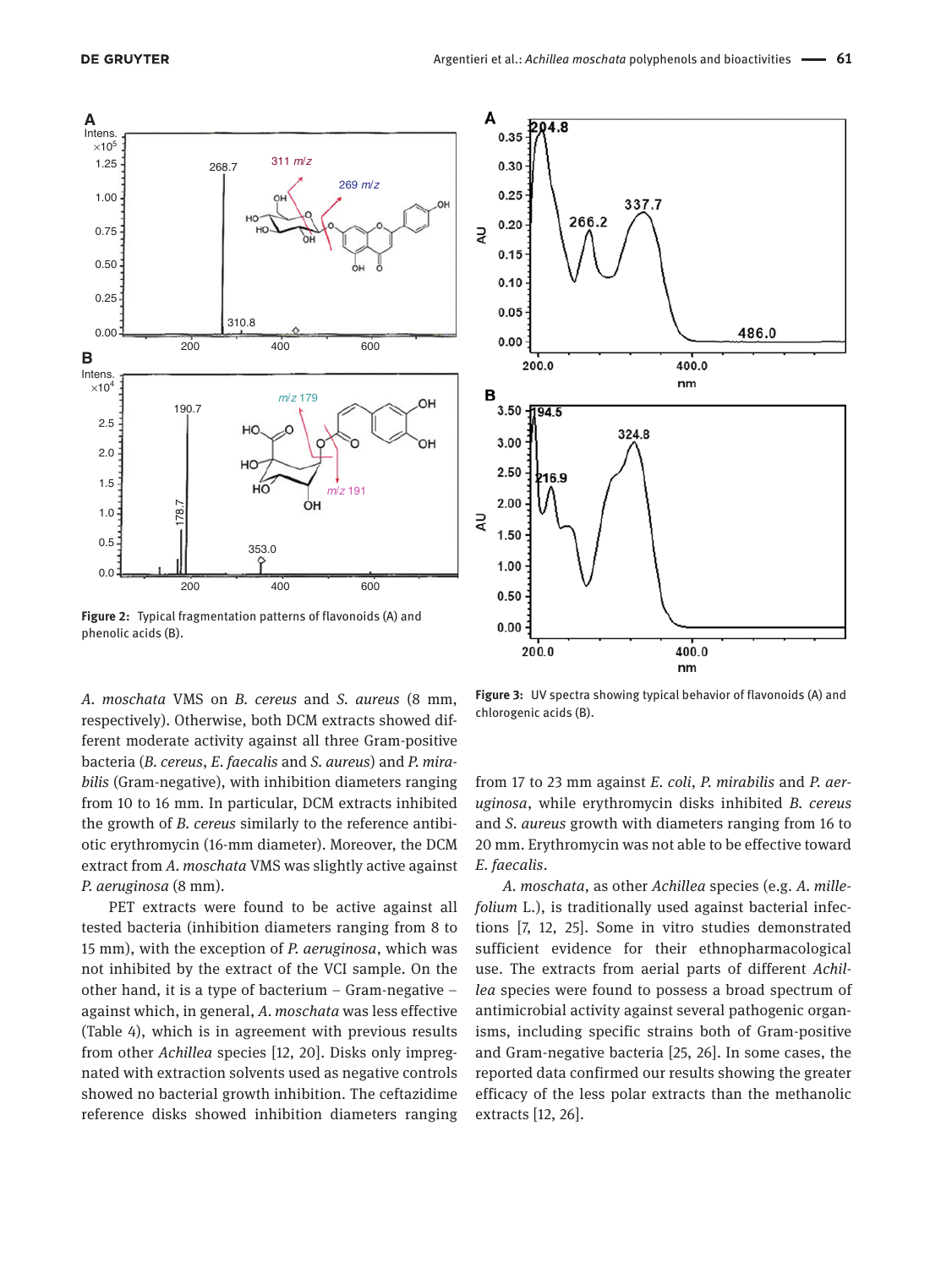| Peak (#)       | <b>Compounds</b>               | VCI $\mu$ g/mg DW | $VMS$ ( $\pm SD$ ) |
|----------------|--------------------------------|-------------------|--------------------|
| $\mathbf{1}$   | 5-O-caffeoylquinic acid        | 5.87(0.06)        | 14.27 (0.23)       |
| $\overline{2}$ | Di-succinilcaffeoylquinic acid | 25.23 (0.39)      |                    |
| 3              | Luteolin 7-O-glucoside         |                   | 2.67(0.18)         |
| 4              | Apigenin 7-O-glucoside         |                   | 44.66 (0.64)       |
| 5              | 4,5-O-di-caffeoylquinic acid   | 1.93(0.72)        | 26.42 (0.84)       |
| 6              | Kaempferol-3-O-glucoside       | 6.05(0.27)        | 5.04(0.26)         |
| 7              | Luteolin                       | 4.91(0.15)        | 3.73(0.18)         |
| 8              | Apigenin                       | 60.36(0.14)       | 19.22 (0.66)       |
| 9              | Isorhamnetin-3-O-glucoside     | 12.29(0.14)       | 3.46(0.40)         |
| 10             | Isorhamnetin-3-O-rutinoside    | 1.59(0.60)        | 1.49(0.08)         |
|                | Phenolic acids                 | 33.03             | 40.69              |
|                | Flavonoids                     | 85.20             | 80.27              |

**Table 1:** Quantification results for phenolic compounds in the methanolic extract from *A. moschata* VCI and VMS.

**Table 2:** Summary of the phenolic compounds identified in the methanolic extract from *A. moschata* samples.

| Compounds               | $UV$ ( $\lambda$ max), nm | ms1v                     | ms2                                       |
|-------------------------|---------------------------|--------------------------|-------------------------------------------|
| 5-O-caffeoylquinic acid | 216.6, 246.5 sh,          | 353 [M-H] <sup>-</sup>   | $191(100)$ [(M-H)- $162$ ] <sup>-</sup> ; |
|                         | 301.5 sh, 325.7           |                          | $179(27)$ [(M-H)-174] <sup>-1</sup>       |
| Luteolin 7-O-glucoside  | 256.7, 348.5              | 447 [M-H] <sup>-</sup>   | 285 (100) [(M-H)-162] <sup>-</sup>        |
| Apigenin 7-O-glucoside  | 267.4, 338.5              | $431$ [M-H] <sup>-</sup> | $311(3)$ [(M-120)-H];                     |
|                         |                           |                          | 269 (100) [(M-H)-162] <sup>-</sup>        |
| 4,5-O-di-caffeoylquinic | 217.7, 299.5 sh,          | $515$ [M-H] <sup>-</sup> | 353 (100) [(M-162)-H] <sup>-</sup> ;      |
| acid                    | 329.1                     |                          | 191 $(16)$ $[(M-324)-H]$ <sup>-</sup>     |
| Disuccinyl-             | 267.4, 330.5              | 623 $[M-H]$ <sup>-</sup> | 315 (100) [(M-H)-162-146];                |
| caffeoylquinic acid     |                           |                          | 299 (29) [(M-324)-H] <sup>-</sup>         |
| Kaempferol-3-O-         | 267.4, 336.5              | 447 [M-H] <sup>-</sup>   | 285 (100) [(M-H)-162] <sup>-</sup>        |
| glucoside               |                           |                          |                                           |
| Luteolin                | 252.2, 348.5              | 285 [M-H] <sup>-</sup>   | 270 (100) [(M-15)-H]; 255                 |
|                         |                           |                          | $(33)$ [(M-30)-H] <sup>-</sup> ; 243(22)  |
|                         |                           |                          | $[(M-42)-H]$ <sup>-</sup>                 |
| Apigenin                | 267.4, 336.5              | $269$ [M-H] <sup>-</sup> | $225(48)$ [(M-44)-H] <sup>-</sup>         |
| Isorhamnetin-3-O-       | 255.5; 349.7              | 477 [M-H]                | 315 (100) [(M-162)-H] <sup>-</sup>        |
| glucoside               |                           |                          |                                           |
| Isorhamnetin-3-O-       | 256.8; 352.6              | 623 $[M-H]$ <sup>-</sup> | 315 (100) [(M-H)-162-146];                |
| rutinoside              |                           |                          | 299 (29) [(M-H)-324] <sup>-</sup>         |

**Table 3:** In vitro antiradical activity of *A. moschata* extracts measured by ABTS˙+ radical cation and DPPH ·  free radical assays.

| <b>Samples</b> | ABTS, µmol<br>eq Trolox/mL | DPPH IC <sub>50</sub> , mM |  |
|----------------|----------------------------|----------------------------|--|
| MeOH           |                            |                            |  |
| <b>VMS</b>     | 4.77(0.01)                 | 2.61(0.24)                 |  |
| <b>VCI</b>     | 3.91(0.07)                 | 3.52(0.21)                 |  |
| <b>DCM</b>     |                            |                            |  |
| <b>VMS</b>     | 0.99(0.01)                 | 25.9 (0.56)                |  |
| <b>VCI</b>     | 0.87(0.01)                 | 31.5(0.49)                 |  |
| <b>PET</b>     |                            |                            |  |
| <b>VMS</b>     | 0.47(0.01)                 | 109 (1.33)                 |  |
| <b>VCI</b>     | 0.53(0.02)                 | 177 (1.94)                 |  |
| Quercetin      | n.d.                       | 4.39(0.12)                 |  |
| <b>Trolox</b>  | n.d.                       | 12.9 (0.28)                |  |

Tests were performed in triplicate; means (±SD).

# **4 Conclusions**

This comparative study showed some differences in the polyphenol content of the methanolic extracts of the *A. moschata* aerial parts, probably due to the different pedoclimatic conditions and biotic and abiotic stresses in the alpine valleys of origin. Nevertheless, *A. moschata* VMS and VCI showed similar biological activity both in terms of antiradical and antibacterial effectiveness. The obtained results could be connected to its medicinal properties recognized by the local populations. Moreover, the analyzed data add to the knowledge about *A. moschata*, confirming that this species may be considered as a source of compounds to be exploited from a pharmaceutical point of view.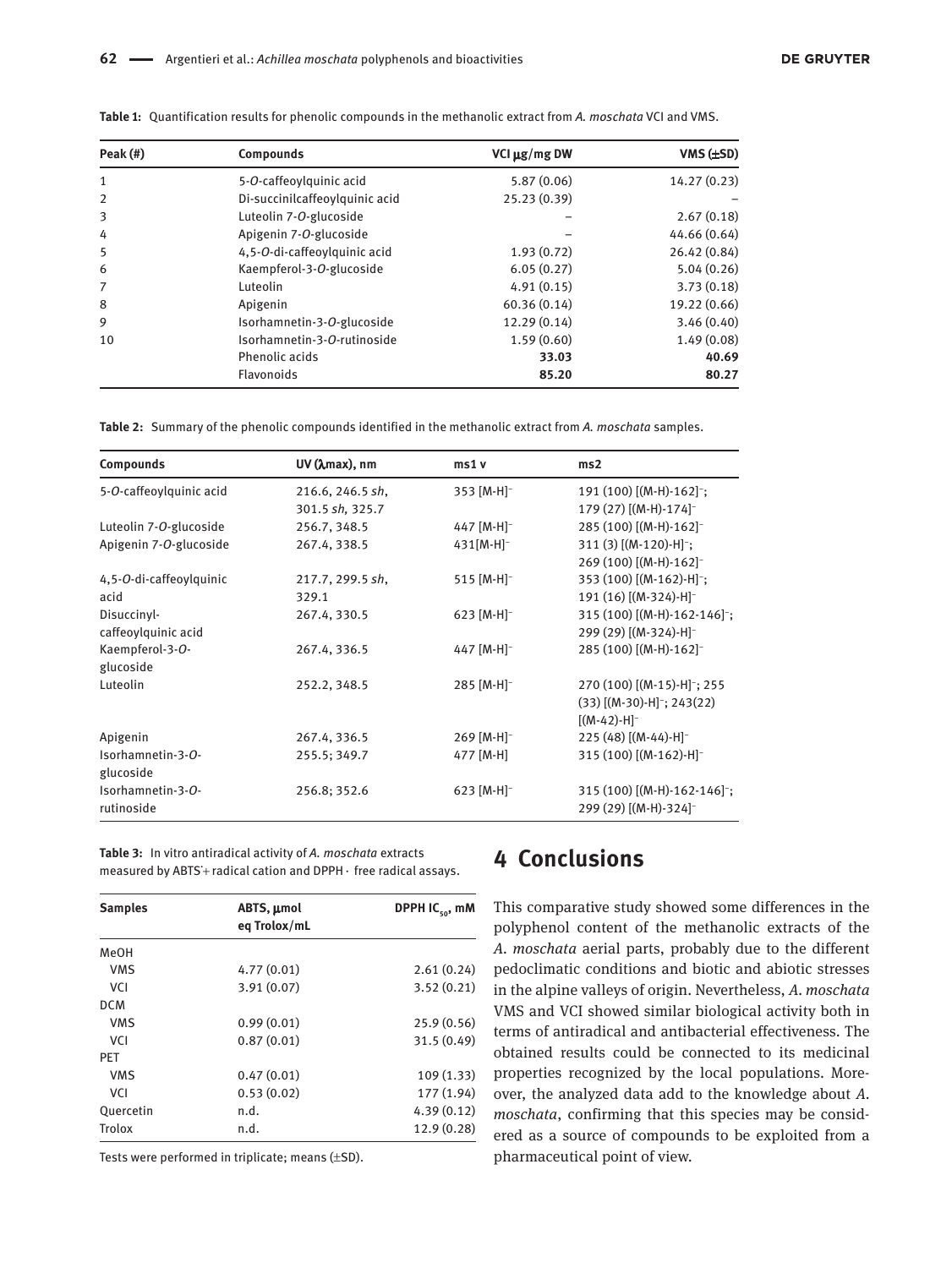**Table 4:** In vitro antibacterial activity of *A. moschata* extracts measured by disk diffusion method against Gram-positive and Gram-negative bacterial strains.

| <b>Samples</b> |                  |             |           |         | Inhibition zone diameters, mm |                          |
|----------------|------------------|-------------|-----------|---------|-------------------------------|--------------------------|
|                | <b>B.</b> cereus | E. faecalis | S. aureus | E. coli | P. mirabilis                  | P. aeuriginosa           |
| MeOH           |                  |             |           |         |                               |                          |
| <b>VMS</b>     | $^{+}$           |             | $^{+}$    |         |                               |                          |
| VCI            | $^{++}$          |             |           |         | -                             | $\overline{\phantom{0}}$ |
| <b>DCM</b>     |                  |             |           |         |                               |                          |
| <b>VMS</b>     | $^{++}$          | $^{++}$     | $^{++}$   |         | $^{++}$                       | $^{+}$                   |
| VCI            | $^{++}$          | $++$        | $^{++}$   |         | $^{++}$                       | -                        |
| PET            |                  |             |           |         |                               |                          |
| <b>VMS</b>     | $^{++}$          | $^{++}$     | $^{++}$   | $^{++}$ | $^{++}$                       | $^{+}$                   |
| VCI            | $^{++}$          | $^{+}$      | $^{++}$   | $^{++}$ | $^{++}$                       |                          |

Experiment were done in triplicate. No activity (−); low activity (+): inhibition diameter <10 mm; moderate activity (++): inhibition diameter between 10 and 20 mm; high activity (+++): inhibition diameter >20 mm.

**Acknowledgments:** Authors gratefully thank ERSAF (Ente Regionale per i Servizi all'Agricoltura e alle Foreste – Regione Lombardia) – Direzione Parco Nazionale dello Stelvio for its support. The authors are also grateful to Mrs. Iole Pedroncelli for the collection of *Achillea moschata*.

**Conflict of interest:** The authors report no declarations of interest.

# **References**

- 1. Dauti A, Kapidani G, Pupuleku B, Kallajxhiu N, Jançe A, Turku S. Palynomorphological data of some species of the genus *Achillea*. Acad J Interdiscip Stud 2016;5:S1.
- 2. Pignatti S. Flora d'Italia, 1st ed. Bologna: Edagricole, 1982.
- 3. Grabherr G. Biodiversity in the high ranges of the Alps: ethnobotanical and climate change perspectives. Global Environ Change 2009;19:167–72.
- 4. Tutin TG, Burges NA, Charter AO, Edmondson JR, Heywood VH, Moore DM, et al. Flora Europaea. Cambridge: Cambridge University Press, 1993.
- 5. Abbet C, Mayor R, Roguet D, Spichige R, Hamburger M, Potterat O. Ethnobotanical survey on wild alpine food plants in Lower and Central Valais (Switzerland). J Ethnopharmacol 2014;151:624–34.
- 6. Vitalini S, Iriti M, Puricelli C, Ciuchi D, Segale A, Fico G. Traditional knowledge on medicinal and food plants used in Val San Giacomo (Sondrio, Italy) – an alpine ethnobotanical study. J Ethnopharmacol 2013;145:517–29.
- 7. Vitalini S, Puricelli C, Mikerezi I, Iriti M. Plants, people and traditions: ethnobotanical survey in the Lombard Stelvio National Park and neighbouring areas (Central Alps, Italy). J Ethnopharmacol 2015;173:435–58.
- 8. Cory H, Passarelli S, Szeto J, Tamez M, Mattei J. The role of polyphenols in human health and food systems: a mini-review. Front Nutr 2018;5:87.
- 9. Ganesan K, Xu B. A critical review on polyphenols and health benefits of black soybeans. Nutrients 2017;9:455.
- 10. Pandey KB, Rizvi SI. Plant polyphenols as dietary antioxidants in human health and disease. Oxid Med Cell Longev 2009;2:270–8.
- 11. Salucci S, Falcieri E. Polyphenols and their potential role in preventing skeletal muscle atrophy. Nutr Res 2020;74:10–22.
- 12. Vitalini S, Madeo M, Tava A, Iriti M, Vallone L, Avato P, et al. Chemical profile, antioxidant and antibacterial activities of *Achillea moschata* Wulfen, an endemic species from the Alps. Molecules 2016;21:830.
- 13. Iriti M, Vitalini S, Apostolides NA, El Beyrouthy M. Chemical composition and antiradical capacity of essential oils from Lebanese medicinal plants. J Ess Oil Res 2014;26:466–72.
- 14. Manzo A, Musso L, Panseri S, Iriti M, Dallavalle S, Catalano E, et al. Screening of the chemical composition and bioactivity of *Waldheimia glabra* (Decne.) Regel essential oil. J Sci Food Agric 2016;96:3195–201.
- 15. Si XT, Zhang ML, Shi QW, Kiyota H. Chemical constituents of the plants in the genus *Achillea*. Chem Biodivers 2006;3:1163–80.
- 16. Agar OT, Dikmen M, Ozturk N, Yilmaz MA, Temel H, Turkmenoglu FP. Comparative studies on phenolic composition, antioxidant, wound healing and cytotoxic activities of selected *Achillea* L. species growing in Turkey. Molecules 2015;20:17976–8000.
- 17. Şabanoğlu S, Gökbulut A, Altun ML. Characterization of phenolic compounds, total phenolic content and antioxidant activity of three *Achillea* species. J Res Pharm 2019;23:567–76.
- 18. Giorgi A, Madeo M, Speranza G, Cocucci M. Influence of environmental factors on composition of phenolic antioxidants of *Achillea collina* Becker ex Rchb. Nat Prod Res 2010;24:1546–59.
- 19. Vitalini S, Beretta G, Iriti M, Orsenigo S, Basilico N, Dall'Acqua S, et al. Phenolic compounds from *Achillea millefolium* L. and their bioactivity. Acta Biochim Pol 2011;58:203–9.
- 20. Benedec D, Vlase L, Oniga I, Mot AC, Damian G, Hanganu D, et al. Polyphenolic composition, antioxidant and antibacterial activities for two Romanian subspecies of *Achillea distans* Waldst. Et Kit. Ex Willd. Molecules 2013;18:8725–39.
- 21. Bobis O, Dezmirean DS, Tomos L, Flore C, Marghitas LA. Influence of phytochemical profile on antibacterial activity of different medicinal plants against gram-positive and gram-negative bacteria. Appl Biochem Microbiol 2015;51:113–8.
- 22. Fathi H, Lashtoo Aghaee B, Ebrahimzadeh MA. Antioxidant activity and phenolic contents of *Achillea wilhemsii*. Pharmacologyonline 2011;2:942–9.